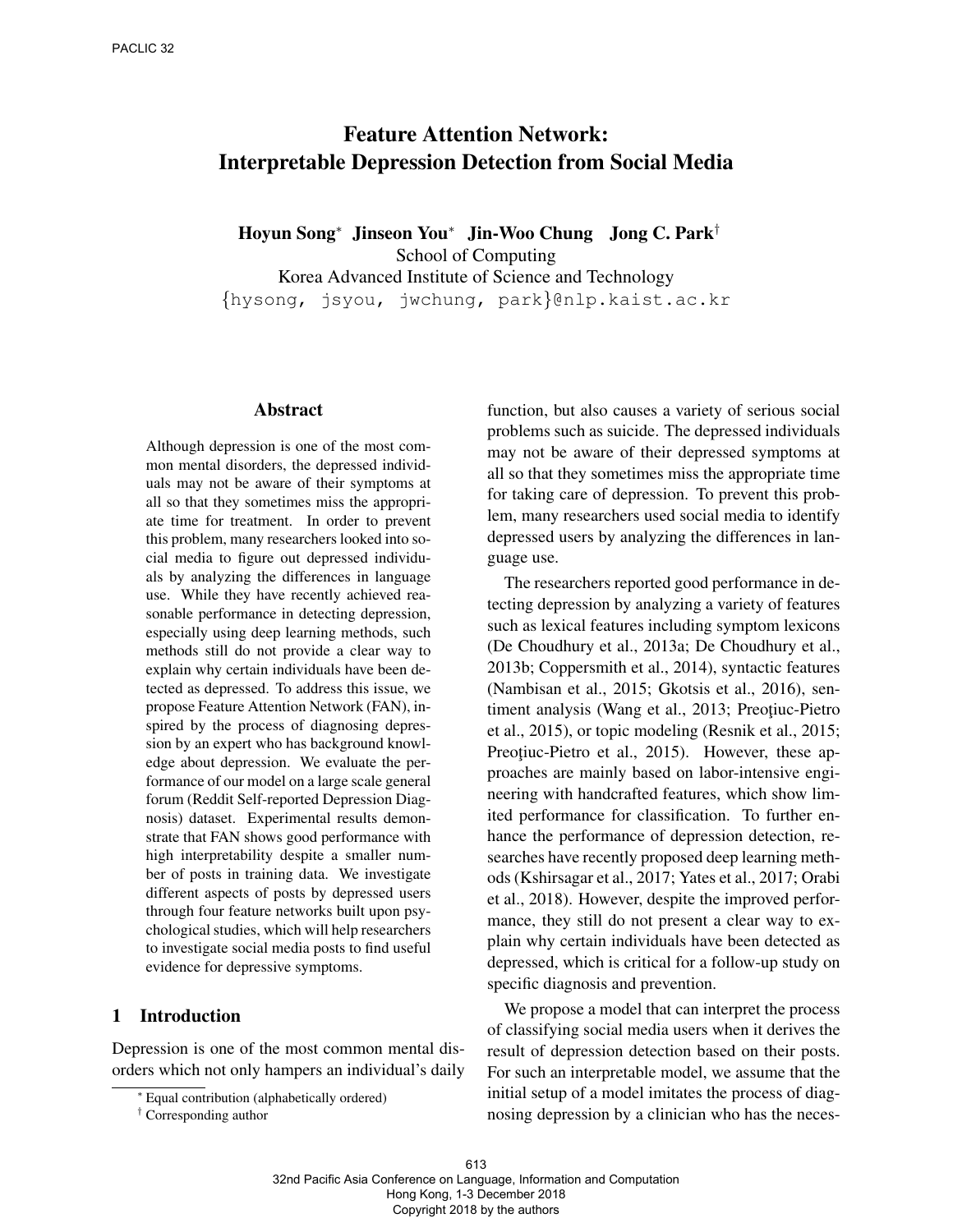sary background knowledge about depression. The intuition behind this model is two-fold. First, depressive symptoms are not always clearly exhibited in social media, but may be manifested through a small number of posts, even for highly depressed individuals. To address this issue, we used a postlevel attention, which finds salient posts that play an important role in detecting depressed individuals from social media. Second, if the model is built upon a psychological theory for depression which accounts for how depressed individuals use social media, it would be possible to explain relevant factors involved in the detection process by associating it to an established theory. To implement such an explainable model, we propose Feature Attention Network (FAN), which effectively incorporates evidence from psychological theories.

In this paper, we evaluate the performance of our model on a large scale general forum dataset presented by Yates et al. (2017). We carry out experiments on the dataset to validate our model with respect to the performance in detection and the interpretability of each extracted feature. We show that our proposed model achieves good performance with high interpretability in spite of a limited use of computing power. We investigate different aspects of posts by depressed users through four feature networks, which will help researchers to effectively screen social media posts to find useful evidence for depressive symptoms with respect to psychological theories.

# 2 Related Work

#### 2.1 Depression Detection in Social Media

Language in social media activities is known to represent the current state of writers including their mental health. By analyzing the language use in social media, many researchers have discovered a way to identify depressed individuals, where they focused on differences in word usage between depressed user groups and control groups (De Choudhury et al., 2013a; De Choudhury et al., 2013b; Coppersmith et al., 2014) or on syntactic differences such as the number of part-of-speech types or the depth of parse trees (Nambisan et al., 2015; Gkotsis et al., 2016; Al-Mosaiwi and Johnstone, 2018). Some studies attempted to predict depression by comparing the differences between subjects with depression groups and control groups (Resnik et al., 2015; Shen et al., 2017), or to use sentiment analysis techniques based on the assumption that depressed individuals reveal negative emotions much more frequently than those without depression (Wang et al., 2013; Zucco et al., 2017; Shen et al., 2017).

However, previous work has some limitations. In particular, most studies relying on feature engineering conducted their experiments only on small datasets, making it difficult to achieve high classification performance. Only a few studies adopted a neural network approach (Yates et al., 2017; Orabi et al., 2018), achieving reasonable performance. However, most previous studies could not explain the detection results adequately with respect to relevant theories in the field, making it difficult to conduct a more detailed analysis for further processes such as diagnosis and prevention.

# 2.2 Interpretable Research

Various studies have been conducted to explain the classification results from neural network to analyze relevant factors behind its performance or to further improve it. Many studies in vision have used neural visualization with the representation learned from subsequent layers to generate human interpretable information (Simonyan et al., 2014; Zeiler and Fergus, 2014; Girshick et al., 2014). Some studies have applied interpretable methods to NLP, focusing mainly on interpreting vector-based models for several tasks (Murphy et al., 2012; Li et al., 2016; Palangi et al., 2018). For example, Palangi et al. (2018) interpreted lexical-semantic meanings and grammatical roles for each word by interpreting learned internal representation, which is in contrast to looking at the input patterns to interpret activated internal neurons. However, interpreting a result by analyzing attention or neurons has a limitation that it cannot provide a rich explanation.

Kshirsagar et al. (2017) attempted to generate explanations about detected results for suicidal posts by using representation learning, but they conducted the attention mechanism only on the words in a post, with accompanying limitations.

We applied the attention mechanism to the posts of a user, which is quite challenging because the proportion of posts with depression indicators is not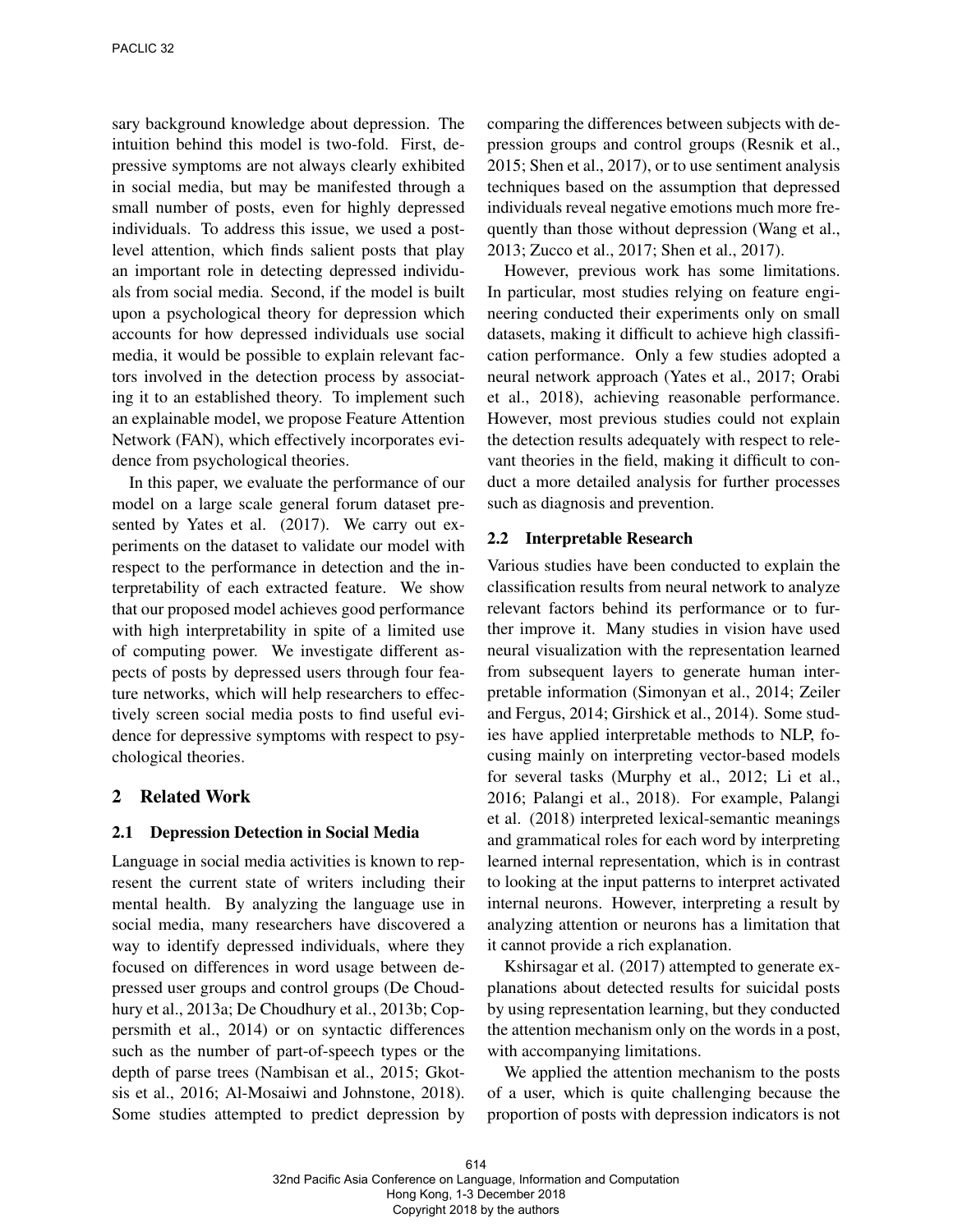PACLIC 32

high enough, so that most of the posts do not contain information useful enough for depression detection. By leveraging the concepts mentioned above, we interpret the feature representations related to various depression factors learned from feature networks, so as to understand which features are activated significantly during depression detection.

# 3 RSDD: Reddit Self-reported Depression Diagnosis

We use the Reddit Self-reported Depression Diagnosis (RSDD) dataset provided by Yates et al. (2017) to train and evaluate our model. It contains posts of Reddit users who claim that they have been diagnosed with depression, and categorizes them into a depression group. In addition, three annotators manually validated whether such categorized posts actually contain the claims that the users have been diagnosed with depression. Also, users who were randomly selected and whose posts do not contain any depression-related keywords are categorized into a control group. The RSDD dataset contains 9,210 users in the depression group and 107,274 users in the control group, with an average of 969 posts for each user and a median of 646. The dataset is divided into three categories (training, validation, and testing), each of which contains 3,070 diagnosed users and almost 35,000 control users. The task is to classify users into one of the two groups, given a collection of posts they created.

# 4 Method

The overall architecture of Feature Attention Network is shown in Figure 1. It contains four feature networks, each of which analyzes posts based on an established theory related to depression and a postlevel attention on top of the networks. We describe the details of each network and the post-level attention in the following sections with the intuition behind why they are designed as such and how they are implemented.

# 4.1 Feature Networks

The feature networks are inspired by the depression detection process performed by domain experts with background knowledge about depression, where they examine social media posts of users



Figure 1: An overview of Feature Attention Network (FAN). Each colored circle in the feature networks indicates a different feature.

with potential depression to find relevant indicators based on domain knowledge. With this motivation, we used four types of strong indicators of depression taken from psychological studies, and developed four neural networks that are tailored for each indicator. In the following descriptions, a simple symbol (ex. p) denotes a non-vector, a bold-faced lower-case symbol (ex. p) denotes a vector, and a bold-faced upper-case symbol (ex. P) denotes a sequence of vectors, namely a matrix.

• Depressive Symptoms (F1): Posting comments directly related to a particular symptom is apparently the most distinct behavioral pattern of people with depression. Based on this observation, we propose a feature network for locating mentions related to depressive symptoms in posts. To identify which symptom is related to depression, we built a dictionary of evidence keywords taken from a lexicon of nine groups of depressive symptoms in *Diagnostic and Statistical Manual of Mental Disorders (DSM-V)* (Whooley and Owen, 2014)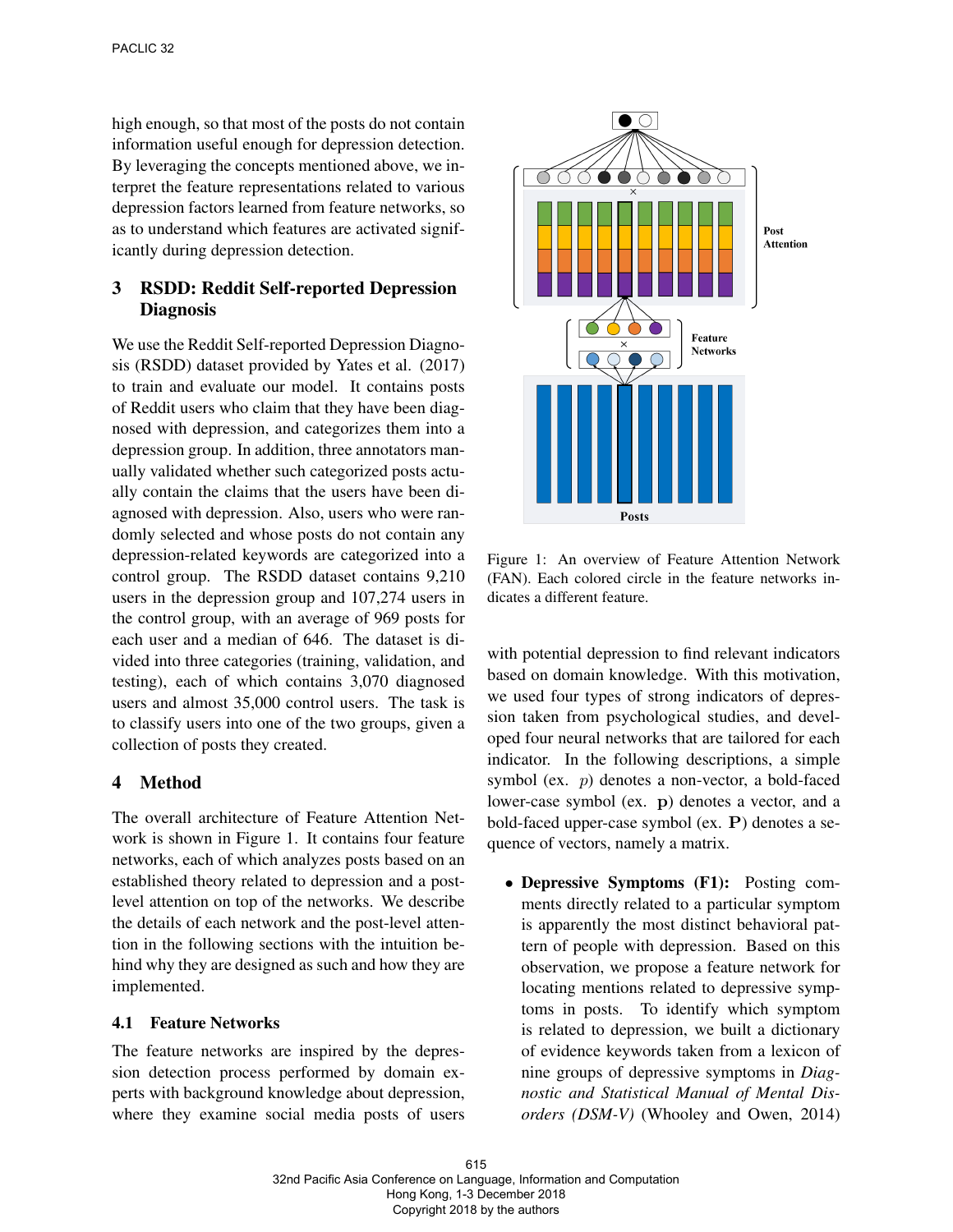

Figure 2: A schema of feature network for depressive symptom.



Figure 3: A schema of feature network for sentiment.

and from a list of the synonyms for antidepressants from a Wikipedia page on an antidepressant. Our dictionary contains 69 keywords about nine groups of symptoms and 11 antidepressant names.

To capture each piece of evidence from posts for the 9 symptoms and an antidepressant, we compute the similarity between a given post and tokens of the dictionary. First, we transform the word vectors for each symptom category to a single vector by element-wise multiplication. As a result, we generate a symptom matrix containing representative vectors for each category. Then, we obtain a matrix showing the similarity between an encoding vector of posts and the matrix. Last, we project the matrix to the feature vector  $(f_1)$  through Multi-Layer Perceptron (MLP) (Figure 2).

$$
\mathbf{a}_{i} = \mathbf{p}\mathbf{W}\mathbf{E}_{i} \quad (i = 1, ..., 10)
$$

$$
\mathbf{A} = softmax([\mathbf{a}_{1}, \mathbf{a}_{2}, ..., \mathbf{a}_{10}])
$$

$$
\mathbf{f}_{1} = tanh(f(\mathbf{A}))
$$

• Sentiments (F2): According to the cognitive

theory (Beck, 1983), depressed people tend to show negative thinking patterns and negative emotions. Hence, we assume that depressed people on social media also tend to express negative polarity on their posts more frequently than others.

Based on the assumption, we propose the second feature network that captures such a tendency by considering sentiments in posts. To this end, we calculate sentiment scores of each word by using SentiWordNet (Baccianella et al., 2010). Based on the scores, we convert all the words in a post into one of the three categories (positive, neutral, and negative) produced by SentiWordNet, and then encode the one-hot vectors to a feature vector  $(f_2)$  using Recurrent Neural Network (RNN) (Figure 3).

$$
\mathbf{f}_2 = RNN(\mathbf{p}_{sent})
$$

• Ruminative Thinking (F3): It is known that the ruminative response style can be expressed as repetitive thoughts and behavior (Nolen-Hoeksema, 1991). People with depression tend to express their feelings or negative experiences repeatedly so that sentences in relevant topics may also repeatedly appear on their posts. Based on this theory, we implement a network identifying how frequently certain stories of relevant topics are repeated. To measure the degree of relevance between a given post and others, we calculate two vectors using dot production and obtain the degree of relevance for all posts. Then, we project the degree to a feature vector  $(f_3)$  through MLP (Figure 4).

$$
\mathbf{a} = softmax(\mathbf{p} \cdot \mathbf{P})
$$

$$
\mathbf{f}_3 = tanh(f(\mathbf{a}))
$$

• Writing Style (F4): According to some research, people with depression exhibit differences with respect to linguistic styles such as the distribution of nouns, verbs and adverbs and the complexity of sentences, which are conceptualized unconsciously (Gkotsis et al., 2016). The fourth feature network is based on the study above and is designed to capture different writing styles. We focus on the order of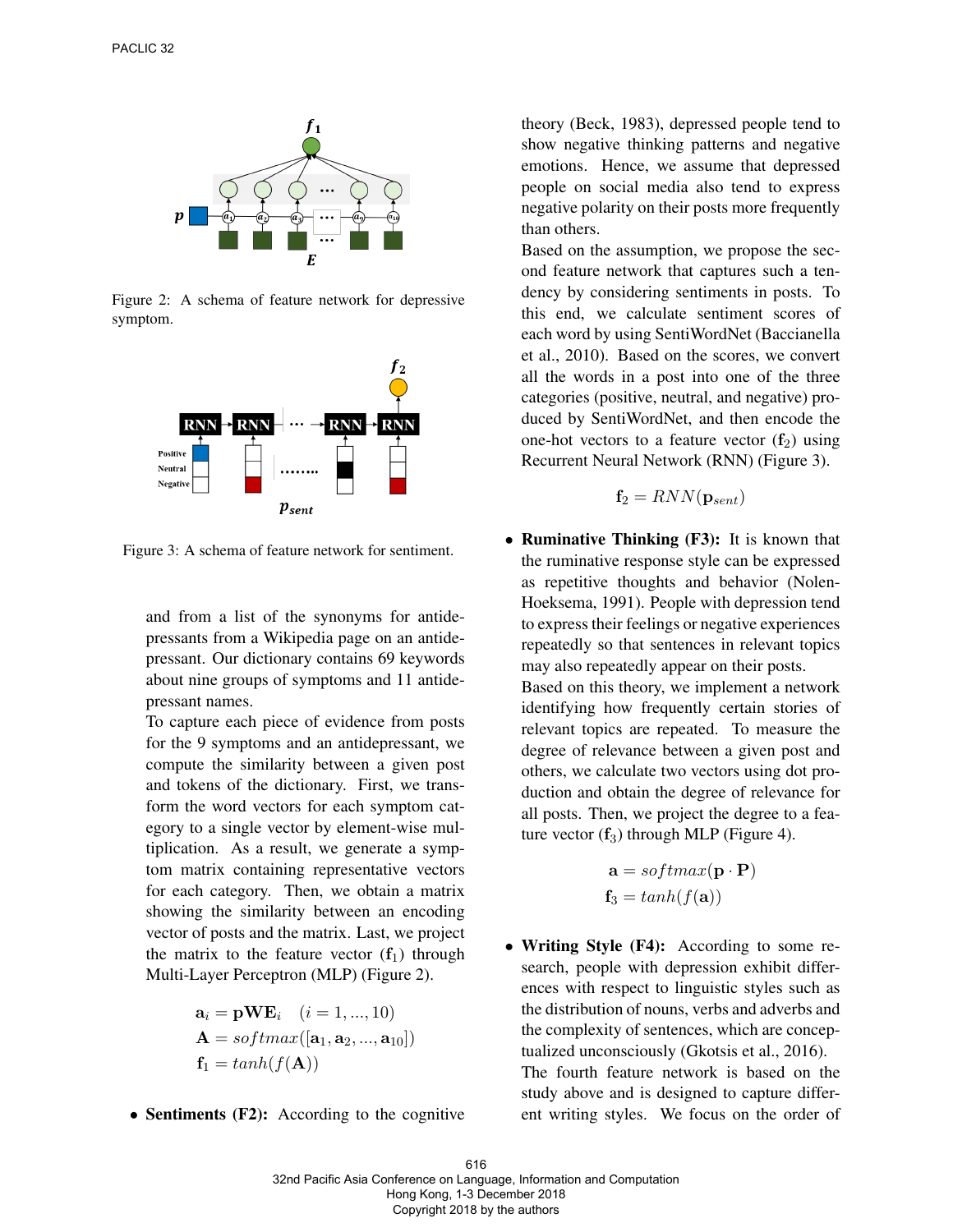

Figure 4: A schema of feature network for ruminative thinking.

words among other styles and use the distribution of part-of-speech tags. Thus, we input a sequence of part-of-speech tags consisting of a post to the network. The network then converts the sequence to a one-hot vector with the number of part-of-speech dimensions and encodes the one-hot vector to a feature vector  $(f_4)$  using RNN (Figure 5).

$$
\mathbf{f}_4 = RNN(\mathbf{p}_{pos})
$$

We note that it is necessary to consider feature weights prior to combining the feature networks because each post shows a different level of depressive characteristics. Thus, we generate a vector with weights indicating which feature is most representative in analyzing the post for classifying the user. Then, we multiply the weights of the feature networks and generate a post vector considering all the features (p') by merging the weighted feature vector with a vector by the summation of elements.

$$
\mathbf{w} = softmax(f(\mathbf{p}))
$$
  

$$
\mathbf{p}' = \sum_{i} \mathbf{w}_i \cdot \mathbf{f}_i \quad (i = 0, ..., 4)
$$

Since the weights indicate how much each feature contributes to classifying the post, helping to explain how and why depression is developed, we can interpret the behavior of the network by changing the weights.

#### 4.2 Post-level Attention

We note that even an individual who has depression does not always express depressive moods through



Figure 5: A schema of feature network for writing style.

their social media posts. For this reason, when the experts predict depression, they focus on some particular posts which clearly show depressive characteristics distinct from other posts. Thus, we believe that it is necessary to appropriately select and process such posts according to their importance.

To this end, we apply attention mechanism to the posts in a way similar to the hierarchical attention method (Yang et al., 2016). We introduce a post level context vector  $(v)$  and project the vector to the post vector  $(p')$  to measure the importance of the posts:

$$
\mathbf{a} = softmax(\mathbf{p}'\mathbf{W}\mathbf{v})
$$

$$
\mathbf{o} = \sum_{i} \mathbf{a}_i \cdot \mathbf{p}'_i \quad (i = 1, ..., M)
$$

where  $M$  is the number of posts. We project the output vector (o) as classifying depression using MLP.

#### 5 Experiment

#### 5.1 Baselines

To simulate the diagnosis by experts and interpret a deep neural network, we built the feature networks. The approach is also based on the assumption that the merged vector representation generated by the neural network is similar to one of the feature networks. In order to see the difference between the conventional network and the feature network built upon human intuition, we build a baseline model by replacing the feature network of FAN with RNN. In other words, each post vector is generated by bidirectional RNN.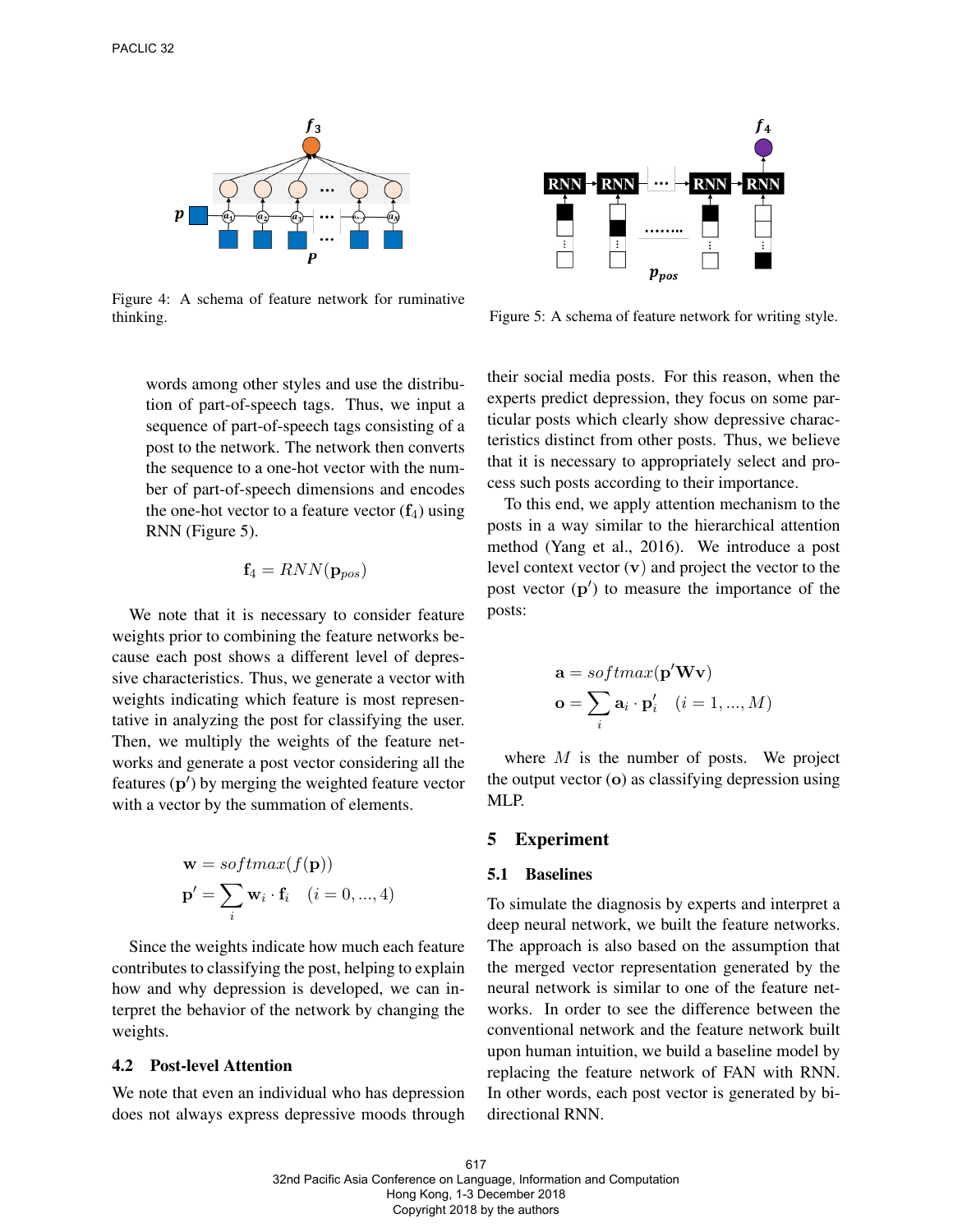| <b>Method</b>                                 | <b>Precision</b> | Recall | F1   |
|-----------------------------------------------|------------------|--------|------|
| $BoW^{\dagger}$                               | 0.44             | 0.31   | 0.36 |
| $BoW^{\ddagger}$                              | 0.72             | 0.29   | 0.42 |
| Feature-rich <sup>†</sup>                     | 0.69             | 0.32   | 0.44 |
| Feature-rich <sup><math>\ddagger</math></sup> | 0.71             | 0.31   | 0.44 |
| <b>FastText</b>                               | 0.37             | 0.70   | 0.49 |
| CNN-E                                         | 0.59             | 0.45   | 0.51 |
| $CNN-R$                                       | 0.75             | 0.57   | 0.65 |
| <b>Baseline</b>                               | 0.52             | 0.58   | 0.54 |
| FAN                                           | 0.61             | 0.52   | 0.56 |

Table 1: Results of evaluation on the test set. † and ‡ indicate MNB and SVM classifiers, respectively. While CNN-E uses 400 latest posts for each user as inputs, CNN-R uses 1,500 random posts.

As another baseline, we compare the models proposed by Yates et al. (2017). They present five models based on feature engineering and two models based on neural networks. The neural models encode posts to vectors using convolutional neural network (CNN) and then merge the post vectors to a single vector. By projecting the vector, the models classify users. We note that one of the networks showing the best performance is similar to our models with respect to the process of classifying the posts (i.e., processing each post, merging them, and classifying users).

# 5.2 Setup

We trained our model on the RSDD training set and optimized it on the RSDD validation set. We split each post into a sequence of tokens and performed part-of-speech tagging using Stanford CoreNLP (Manning et al., 2014). We discarded posts whose number of tokens is either smaller than 5 or bigger than 100. We then randomly selected 500 posts from the whole posts for each user and used them for training.

We used GloVe (Pennington et al., 2014) for embedding word vectors and GRU (Cho et al., 2014), one of the RNN variants, for encoding the sequence. In order to improve generalization, we used dropout and an L2 regularization. We set a learning rate and an L2 regularization rate to 0.001 and 0.0001, respectively. We separately set a dropout rate accord-



Figure 6: Change of average values of attention weights over the users.

ing to the models, where we set it 0.3 and 0.2 for the baseline and our model, respectively. In building the vocabulary, we only retained words that appear more than 5 times and replaced the others with <UNK> tokens. We used the Adam optimizer (Kingma and Ba, 2014) and weighted loss for imbalance between depressed and control groups.

# 5.3 Result and analysis

Table 1 shows the performance of identifying depressed users on the RSDD test set. It is shown that our model outperforms all the other models except for CNN-R, a state-of-the-art neural model. One possible reason for this is the difference in the amount of posts in training data; we used only 500 posts for each user as training data, which are three times smaller than the data used by CNN-R (i.e., 1,500 posts) due to the limitation of the computing power in our experimental environment. However, our model performs better than CNN-E which is essentially the same as CNN-R except that it uses only 400 posts for training, only 100 fewer than ours (i.e., 500 posts). This may be due to the attention mechanism we used, which is an advanced technique that helps a model to focus more on important posts for classification. As a result, our model shows good performance despite relying on much fewer posts than the state-of-the-art model, with high interpretability to be discussed in Section 6. We expect that more posts in training data will further boost the performance of our model, as seen in the positive correlation between the number of posts and performance (Yates et al., 2017).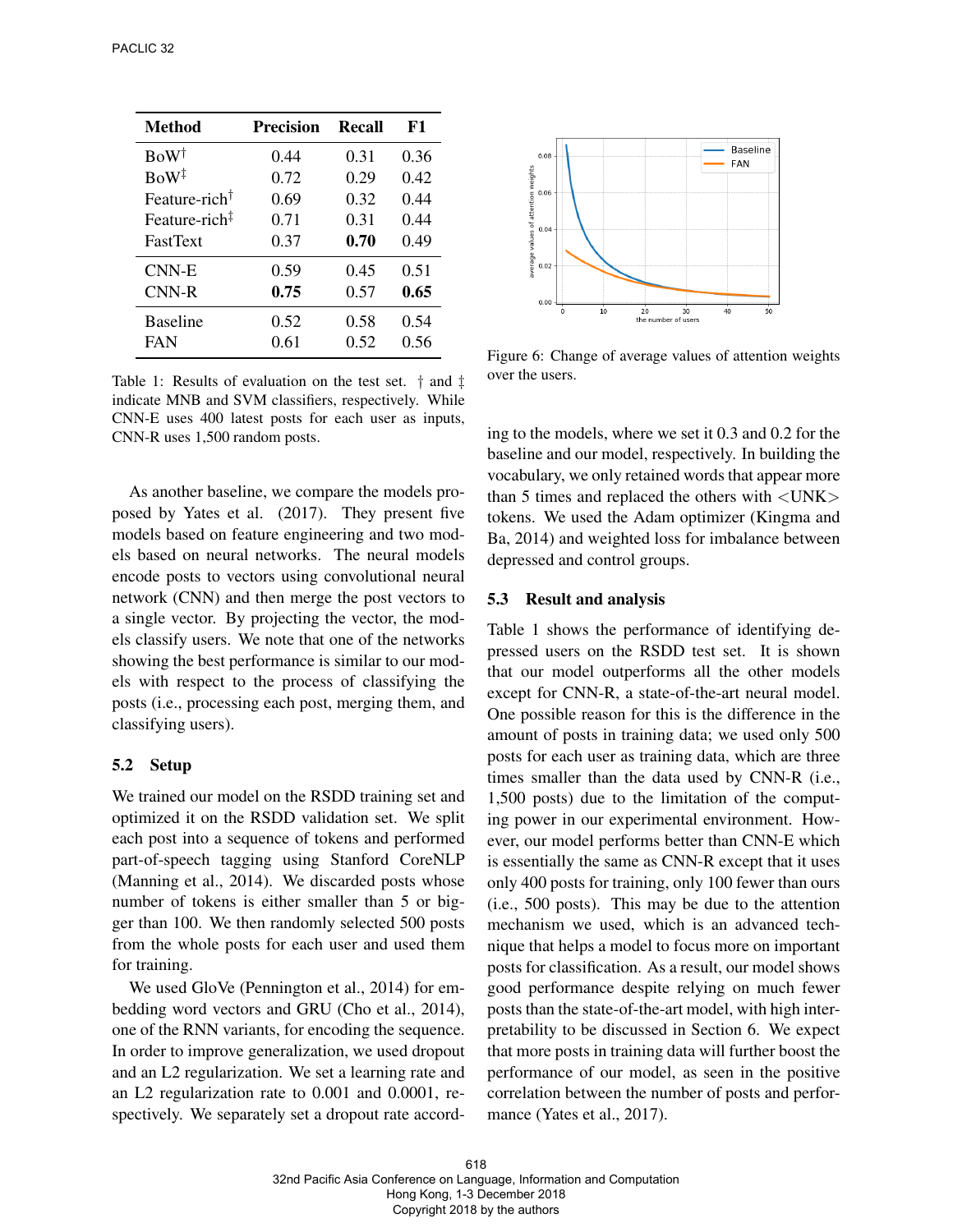| <b>Class</b> | F1 | F2                   | F3 | F4   |
|--------------|----|----------------------|----|------|
| TP-High      |    | $0.33$ $0.43$ $0.13$ |    | 0.11 |
| TP-Low       |    | 0.86 0.01 0.08       |    | 0.05 |
| TN-High      |    | $0.42$ $0.24$ $0.19$ |    | 0.15 |
| TN-Low       |    | $0.84$ $0.02$ $0.09$ |    | 0.06 |

Table 2: The average feature weights on each class. TP and TN indicate true-positive and true-negative, respectively. High and Low indicate the highest and the lowest attention posts, respectively.

As shown in Table 1, FAN and our baseline model show similar F1 scores, but with different performance balance: While FAN shows a higher precision than a recall, the baseline shows a reversed tendency. In order to find the reason for this, we examined post-level attention weights from both models to analyze interpretable and important factors for classifying users. From each of the nearly 1,000 depressed users who are classified as depressed by both models, we selected the top 50 posts (10%) with the highest attention weights obtained for each model. We found that only an average of 16 posts are the same for both the baseline and FAN. This means that, on a majority of posts, two models produce different attention weights, leading to different detection results and performance.

Furthermore, to analyze the change of the effect of posts with high attention produced by the two models, we present attention weights of top 50 posts in the order of weights, which are averaged over almost 1,000 users (Figure 6). Interestingly, the highest attention weight of the baseline is marginally bigger than that of FAN. From this observation, we conjecture that the baseline classifies users based only on a small number of posts with high attention weights, while FAN considers many posts more evenly when classifying users. This means that, if such a small number of posts are contaminated, the probability that the baseline misclassifies becomes higher. In contrast, FAN is less likely to fall into this danger, but is also likely to ignore a few important posts. This also suggests why the two models show different precision and recall scores.

| Word         | <b>Frequency</b> | <b>Polarity</b> |
|--------------|------------------|-----------------|
| anxiety      | 2233             | neg             |
| meds         | 1229             | neu             |
| medication   | 934              | pos             |
| disorder     | 698              | neg             |
| psychiatrist | 382              | neu             |
| adderall     | 320              | pos             |
| suicidal     | 316              | neg             |
| disability   | 145              | neg             |
| abusive      | 136              | neg             |
| insomnia     | 131              | neg             |

Table 3: A set of words that appear only in the high F2 weighted group compared to the low F2 weighted group and their polarities derived by SentiWordNet.

# 6 Interpretation

Using FAN, we can interpret the detection results by analyzing learned representations.<sup>1</sup> We selected a set of almost 1,500 users who are detected as a true-positive for depression detection. Then we sampled the top 100 posts with the highest attention and bottom 100 posts with the lowest attention from each user. We also selected a set of almost 63,000 users who are detected as a true-negative and sampled both the top and bottom 100 posts from each user in the same way. Table 2 shows average feature weights for each of the four classes.

We looked into the instances in each class in Table 2 to validate that FAN yields interpretable results enough to meet our expectations. We observed two notable trends in the results. First, as for the second feature weight (F2), we found that the higher this weight is in a post, the higher attention scores the post shows. This suggests that sentiment information plays an important role in detecting depressed users. Table 3 shows the most frequent words with their polarity found in a group of posts with high F2 weights. For example, the word 'anxiety', which has negative polarity, does not appear in the group of low F2 weighted posts from users in TP-High and TP-Low classes. In contrast, in the group of the high F2 weighted posts, it appears 2,233 times in 29,360 posts, which means that 7.6% of the high F2

<sup>&</sup>lt;sup>1</sup>In this paper, we do not present any post-level examples from data because of possible privacy and ethical issues.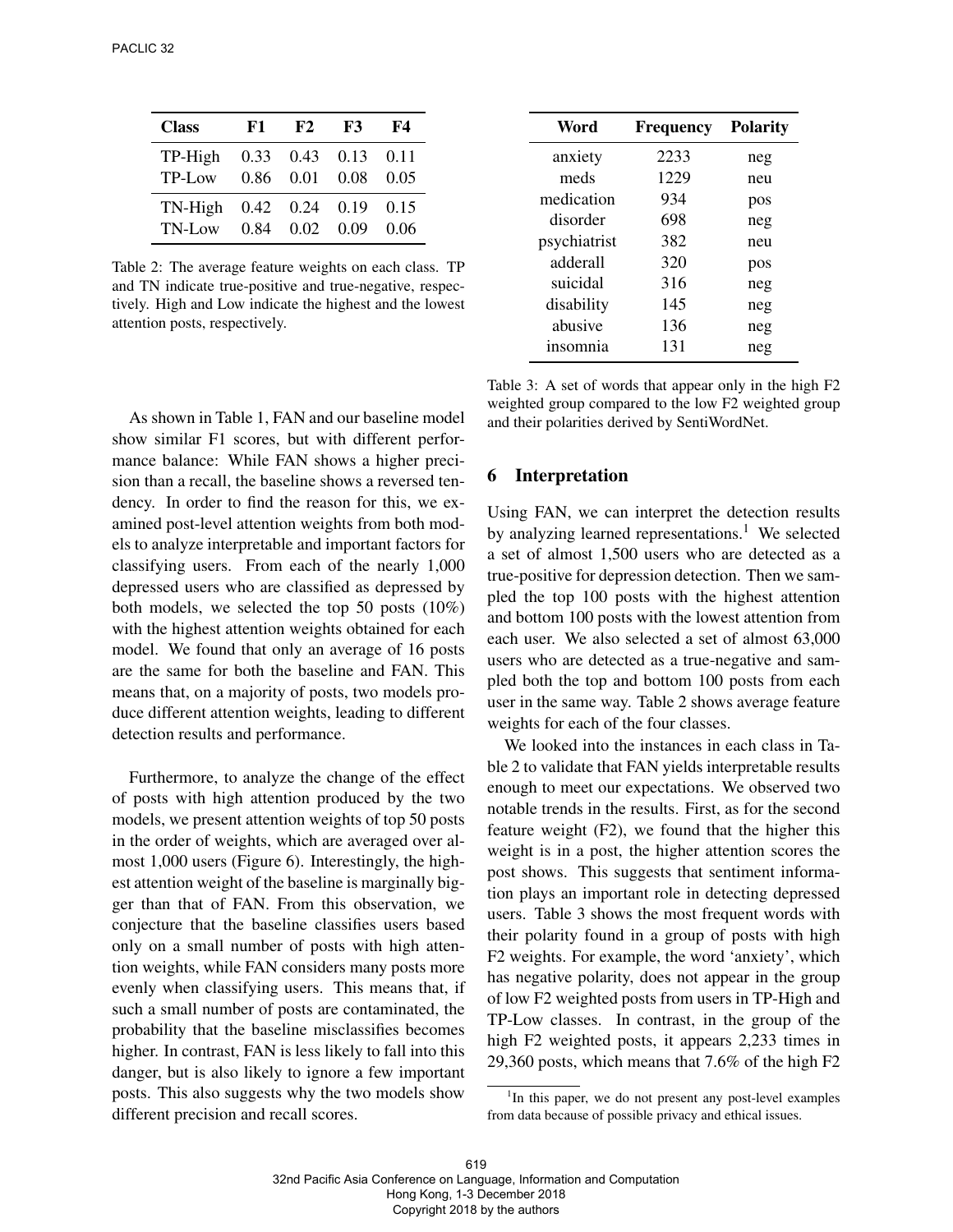| F1 = | <b>F3</b> Phrase               |
|------|--------------------------------|
|      | $0.58$ $0.16$ I am closed      |
|      | $0.57$ 0.16 I thought          |
|      | $0.53$ $0.15$ I feel like      |
|      | 0.38 0.17 I hate seeing people |

Table 4: Example phrases from posts with high F1 and F3 weights.

| Tag        | <b>TP-High</b> | <b>TP-Low</b> |
|------------|----------------|---------------|
| VB         | 1.83           | 1.67          |
| <b>VBD</b> | 1.04           | 0.95          |
| <b>VBG</b> | 0.83           | 0.76          |
| <b>VBN</b> | 0.59           | 0.54          |
| <b>VBP</b> | 1.76           | 1.61          |
| <b>VBZ</b> | 1.18           | 1.08          |

Table 5: The proportion of verb tags to the number of posts in each class.

weighted posts contain this word. Considering the most frequent general words such as 'like' (appearing 6,181 times, 21.1%) and 'would' (5,181 times, 17.6%), the frequency of 'anxiety' is relatively high in this group of posts. In addition, the table shows that most of the top-ranked frequent words in the high F2 weighted posts have negative polarity, creating negative and depressive mood in a post. This means that the feature network based on sentiment information plays a significant role in distinguishing depressive posts from others in depressed users.

Second, there is a trend regarding to F1 (depressive symptoms) and F3 (ruminative thinking). The posts with high F1 weights are mostly distributed in the TP-Low class. Moreover, we found that the words in Table 3 also appear frequently in the low F1 weighted posts. We look into the reason why the depressive symptoms are negatively correlated to the attention. If the F1 weight of a post is low, most posts do not seem to be related to depressive mentions, because the keywords we selected for depressive symptoms rarely appear throughout the entire posts. In other words, a post without features we established shows biased feature weights toward F1.

However, some of the posts in the TP-High class show high F1 and F3 weights. Table 4 shows example phrases taken from them. We see that many of the posts with such phrases are related to socalled "self-attention", where users repeatedly mention how they feel or what they go through. For further analysis of this trend, we compared the frequency of 'I' in all posts from two classes (TP-High and TP-Low) and in some posts with F1 weights higher than 0.50 and F3 weights higher than 0.15. The average occurrence of 'I' is 1.25 in all posts, and 1.35 in the high F1 and F3 weighted posts. The proportion of posts with high F1 and F5 weights (F1  $>$  $0.50$ , F3  $> 0.15$ ) is 14.8% in the TP-High class while

it is 0.4% in the TP-Low class. This confirms that people with mental health problems show high selfattentional disposition (De Choudhury et al., 2016).

Compared to other feature networks, F4 (writing style) has little effect on detecting depression. However, we found that when the F4 weight increases, the number of verb phrases is also increased. As shown in Table 5, when the frequency of verbs is increased, attention is also increased accordingly. This suggests that people with mental health problems show different sentence complexity with respect to their language (Gkotsis et al., 2016).

# 7 Conclusion

We proposed Feature Attention Network which simulates the process of detecting depressed people from social media texts by domain experts who have background knowledge about depression. Through this process our model can focus more on depression-relevant sentences by post-level attention, which fits well into the real-world situation where only a few posts are relevant to depression even for depressed users. It also enables interpretation of why a particular post is relevant to depression in terms of features taken from psychological studies, which is important for further clinical analysis of depressive symptoms. However, our model uses smaller training data as input due to limited computing power, showing lower performance than the state-of-the-art model that uses three times more data than ours and is trained in a less interpretable way. With more computing power, we anticipate that our model will show competitive performance against the state-of-the-art model. FAN currently consists only of the four features that are based on psychological studies on depression. Since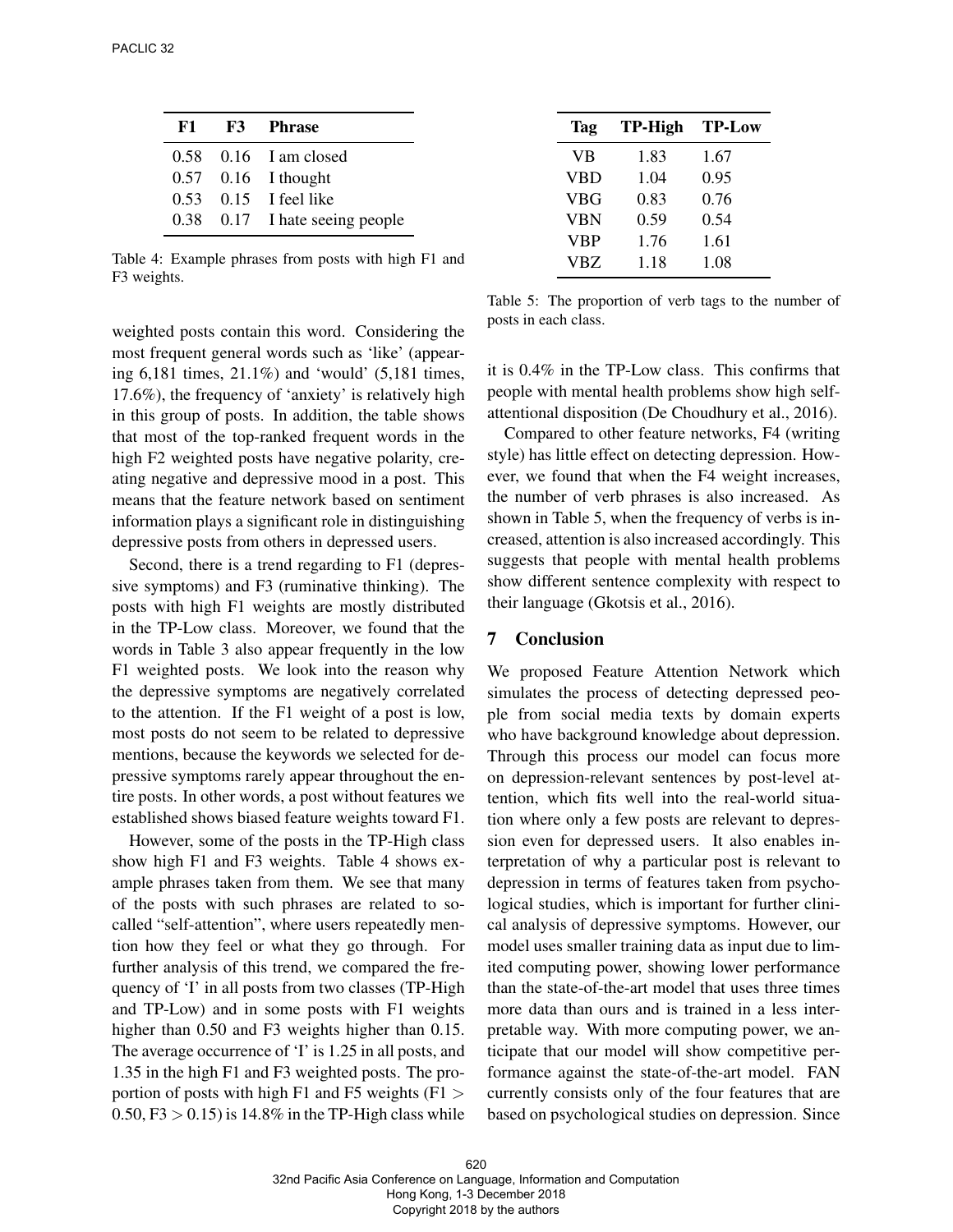our model takes advantage of high-dimensional representations of neural networks and at the same time allows other high-level features to be readily incorporated, if we add other useful features to the model, it will be possible to obtain more reasonable and diverse explanations for different aspects of depression. If we can generate appropriate feature networks for other mental disorders (such as dementia, schizophrenia, and bipolar disorder), it will be possible to simulate the process of diagnosing them in a similar way.

#### Acknowledgments

This work was supported by the National Research Foundation of Korea (NRF) grant funded by the Korea government (MSIP) (No. NRF2017R1A2B4012788).

#### References

- Al-Mosaiwi, M. and Johnstone, T. (2018). In an Absolute State: Elevated Use of Absolutist Words Is a Marker Specific to Anxiety, Depression, and Suicidal Ideation. *Clinical Psychological Science*, 6(4):529–542.
- Baccianella, S., Esuli, A., and Sebastiani, F. (2010). SENTIWORDNET 3.0: An Enhanced Lexical Resource for Sentiment Analysis and Opinion Mining. In *Proceedings of the Seventh conference on International Language Resources and Evaluation (LREC)*, pages 2200–2204.
- Beck, A. T. (1983). Cognitive therapy of depression: New perspectives. *Treatment of depression: Old controversies and new approaches, New York: Raven Press*, pages 265–284.
- Cho, K., Van Merrienboer, B., Gulcehre, C., Bahdanau, ¨ D., Bougares, F., Schwenk, H., and Bengio, Y. (2014). Learning Phrase Representations using RNN Encoder-Decoder for Statistical Machine Translation. In *Proceedings of the 2014 Conference on Empirical Methods in Natural Language Processing (EMNLP)*, pages 1724–1734.
- Coppersmith, G., Dredze, M., and Harman, C. (2014). Quantifying Mental Health Signals in Twitter. In *Proceedings of the Workshop on Computational Linguistics and Clinical Psychology (CLPsych)*, pages 51–60.
- De Choudhury, M., Counts, S., and Horvitz, E. (2013a). Social Media as a Measurement Tool of Depression in Populations. In *Proceedings of the 5th Annual ACM Web Science Conference (WebSci)*, pages 47–56. ACM.
- De Choudhury, M., Gamon, M., Counts, S., and Horvitz, E. (2013b). Predicting Depression via Social Media. *Proceedings of the Seventh International AAAI Conference on Weblogs and Social Media (ICWSM)*, pages 128–137.
- De Choudhury, M., Kiciman, E., Dredze, M., Coppersmith, G., and Kumar, M. (2016). Discovering Shifts to Suicidal Ideation from Mental Health Content in Social Media. In *Proceedings of the 2016 CHI conference on human factors in computing systems (CHI)*, pages 2098–2110. ACM.
- Girshick, R., Donahue, J., Darrell, T., and Malik, J. (2014). Rich feature hierarchies for accurate object detection and semantic segmentation. In *Proceedings of the IEEE Conference on Computer Vision and Pattern Recognition (CVPR)*, pages 580–587.
- Gkotsis, G., Oellrich, A., Hubbard, T., Dobson, R., Liakata, M., Velupillai, S., and Dutta, R. (2016). The language of mental health problems in social media. In *Proceedings of the 3rd Workshop on Computational Linguistics and Clinical Psychology (CLPsych)*, pages 63–73.
- Kingma, D. P. and Ba, J. (2014). Adam: A method for stochastic optimization. *arXiv preprint arXiv:1412.6980*.
- Kshirsagar, R., Morris, R., and Bowman, S. (2017). Detecting and Explaining Crisis. *Proceedings of the Fourth Workshop on Computational Linguistics and Clinical Psychology (CLPsych)*, pages 66–73.
- Li, J., Chen, X., Hovy, E., and Jurafsky, D. (2016). Visualizing and Understanding Neural Models in NLP. In *Proceedings of the Conference of the North American Chapter of the Association for Computational Linguistics: Human Language Technologies (NAACL-HLT)*, pages 681–691.
- Manning, C., Surdeanu, M., Bauer, J., Finkel, J., Bethard, S., and McClosky, D. (2014). The Stanford CoreNLP Natural Language Processing Toolkit. In *Proceedings of 52nd Annual Meeting of the Association for Computational Linguistics (ACL)*, pages 55–60.
- Murphy, B., Talukdar, P., and Mitchell, T. (2012). Learning Effective and Interpretable Semantic Models Using Non-Negative Sparse Embedding. In *Proceedings of the 24th International Conference on Computational Linguistics (COLING)*, pages 1933–1950.
- Nambisan, P., Luo, Z., Kapoor, A., Patrick, T. B., and Cisler, R. A. (2015). Social Media, Big Data, and Public Health Informatics: Ruminating behavior of depression revealed through Twitter. In *Proceedings of the 48th Hawaii International Conference on System Sciences (HICSS)*, pages 2906–2913.
- Nolen-Hoeksema, S. (1991). Responses to depression and their effects on the duration of depres-